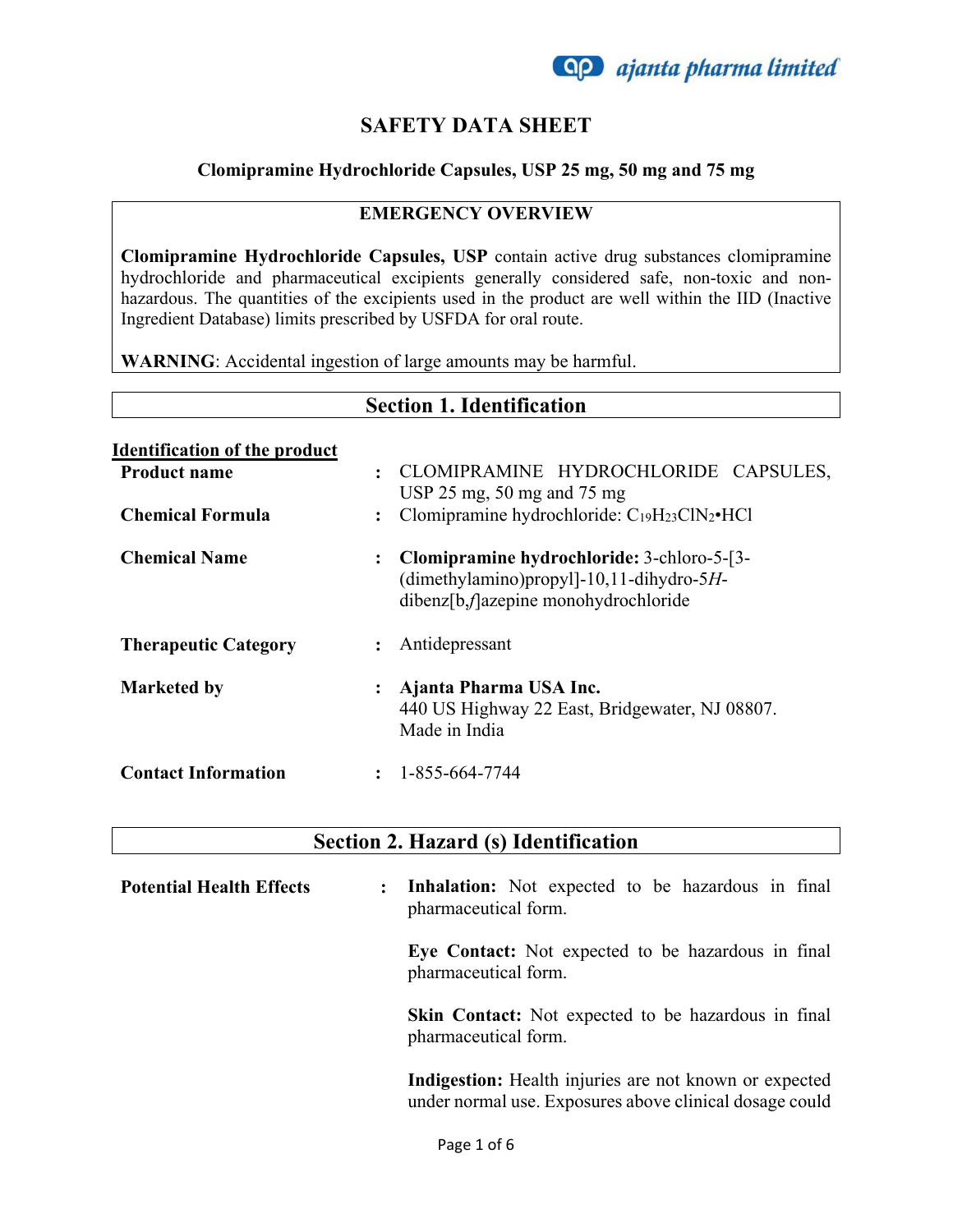

result in adverse effects. Minor occupational exposures are not expected to be harmful.

**Effects of Overexposure :** The potential for exposure is reduced in finished pharmaceutical dosage form.

#### **Section 3. Composition / information on ingredients**

| <b>Active ingredient</b>   | <b>Exposure Limit</b> | CAS No.            |
|----------------------------|-----------------------|--------------------|
| Clomipramine hydrochloride | Not Found             | $[17321 - 77 - 6]$ |

#### **Inactive ingredients**:

Pregelatinized starch, colloidal silicon dioxide and magnesium stearate. Additionally hard gelatin capsule shell contains FD&C Red 40 (25 mg), FD&C Blue 1 (50 mg), titanium dioxide, gelatin, D&C Yellow 10 and FD& Yellow 6 (25 mg, 50 mg and 75 mg). The capsule is imprinted with black pharmaceutical ink which contains shellac, propylene glycol, ammonia, black iron oxide and potassium hydroxide.

| <b>Section 4. First-aid measures</b> |                |                                                                                                                                                                                       |
|--------------------------------------|----------------|---------------------------------------------------------------------------------------------------------------------------------------------------------------------------------------|
| General                              |                | Eye Contact: Flush with water while holding eyelids<br>open for at least 15 minutes. Seek medical attention<br>immediately. Never give anything by mouth to an<br>unconscious person. |
|                                      |                | <b>Skin Contact:</b> Remove contaminated clothing. Flush<br>area with large amounts of water. Use soap. Seek medical<br>attention.                                                    |
|                                      |                | Ingestion: Wash out mouth with water. Do not induce<br>vomiting unless directed by medical personnel. Seek<br>medical attention immediately.                                          |
|                                      |                | <b>Inhalation:</b> Remove to fresh air and keep patient at rest.<br>Seek medical attention immediately.                                                                               |
| <b>Overdose Treatment</b>            | $\ddot{\cdot}$ | Consult with a Certified Poison Control Center (1-800-<br>222-1222) for up-to-date guidance and advice                                                                                |
|                                      |                | <b>Section 5. Fire-fighting measures</b>                                                                                                                                              |
| <b>Flash Point</b>                   | $\ddot{\cdot}$ | Not Reported                                                                                                                                                                          |
| <b>Extinguishing Media</b>           | $\ddot{\cdot}$ | Water Spray, dry chemical, carbon dioxide or foam as<br>appropriate for surrounding fire and material.                                                                                |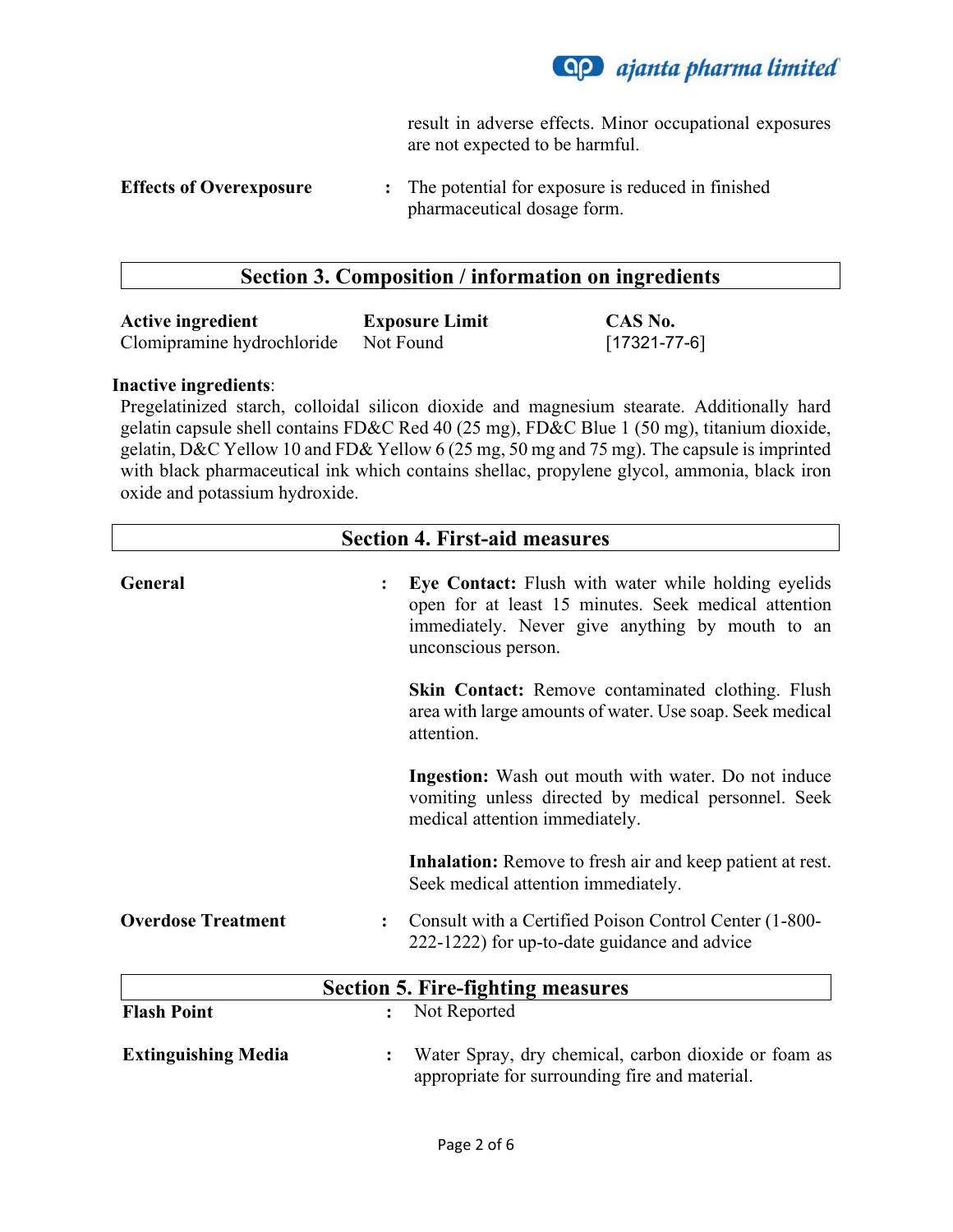

| <b>Fire and Explosion Hazard</b>                  | $\ddot{\cdot}$ | This material is assumed to be combustible. Keep it<br>away from the open fires.                                                                |
|---------------------------------------------------|----------------|-------------------------------------------------------------------------------------------------------------------------------------------------|
| <b>Fire Fighting Procedures</b>                   |                | As with all fires, evacuate personnel to a safe area. Fire<br>fighter should use self-contained breathing equipment<br>and protective clothing. |
| <b>Hazardous Combustion by</b><br><b>Products</b> |                | Carbon dioxide, carbon monoxide, oxides of nitrogen,<br>oxides of sulfur, oxides of sodium, hydrogen chloride                                   |

| <b>Section 6. Accidental release measures</b>                                |                                                                                                                                                                                                                      |  |
|------------------------------------------------------------------------------|----------------------------------------------------------------------------------------------------------------------------------------------------------------------------------------------------------------------|--|
| <b>Personal Precautions</b><br>$\ddot{\cdot}$                                | Personnel involved in clean-up should wear appropriate<br>personal protective equipment (see Section 8). Minimize<br>exposure.                                                                                       |  |
| <b>Environmental Protections</b><br>$\ddot{\cdot}$                           | Place waste in an appropriately labeled, sealed container<br>disposal. Care should be taken to<br>avoid<br>for<br>environmental release.                                                                             |  |
| <b>Clean-up Methods</b><br>$\ddot{\cdot}$                                    | Wipe up with a damp cloth and place in container for<br>disposal. Avoid generating airborne dust. Clean spill area<br>thoroughly. Prevent discharge to drains.                                                       |  |
| <b>Additional Consideration for</b><br>$\ddot{\cdot}$<br><b>Large Spills</b> | Non-essential personnel should be evacuated from<br>affected area. Report emergency situations immediately.<br>Clean up operations should only be undertaken by<br>trained personnel.                                |  |
| <b>Section 7. Handling and storage</b>                                       |                                                                                                                                                                                                                      |  |
| <b>General Handling</b><br>:                                                 | Minimize dust generation and accumulation. If capsule<br>are crushed and/or broken, avoid breathing dust and<br>avoid contact to eyes, skin and clothing. When handling,                                             |  |
| <b>Storage</b>                                                               | use appropriate personal protective equipment.<br>Store at 20 $\rm{^{\circ}C}$ to 25 $\rm{^{\circ}C}$ (68 $\rm{^{\circ}F}$ to 77 $\rm{^{\circ}F}$ ); excursions<br>permitted to 15°C to 30°C (59°F to 86°F) [See USP |  |

# **Section 8. Exposure controls / personal protection**

Controlled Room Temperature].

| <b>Respiratory Protection</b> | Protection from inhalation is not normally necessary. If     |
|-------------------------------|--------------------------------------------------------------|
|                               | ventilation is inadequate or dust is likely to generate, use |
|                               | of suitable dust mask would be appropriate.                  |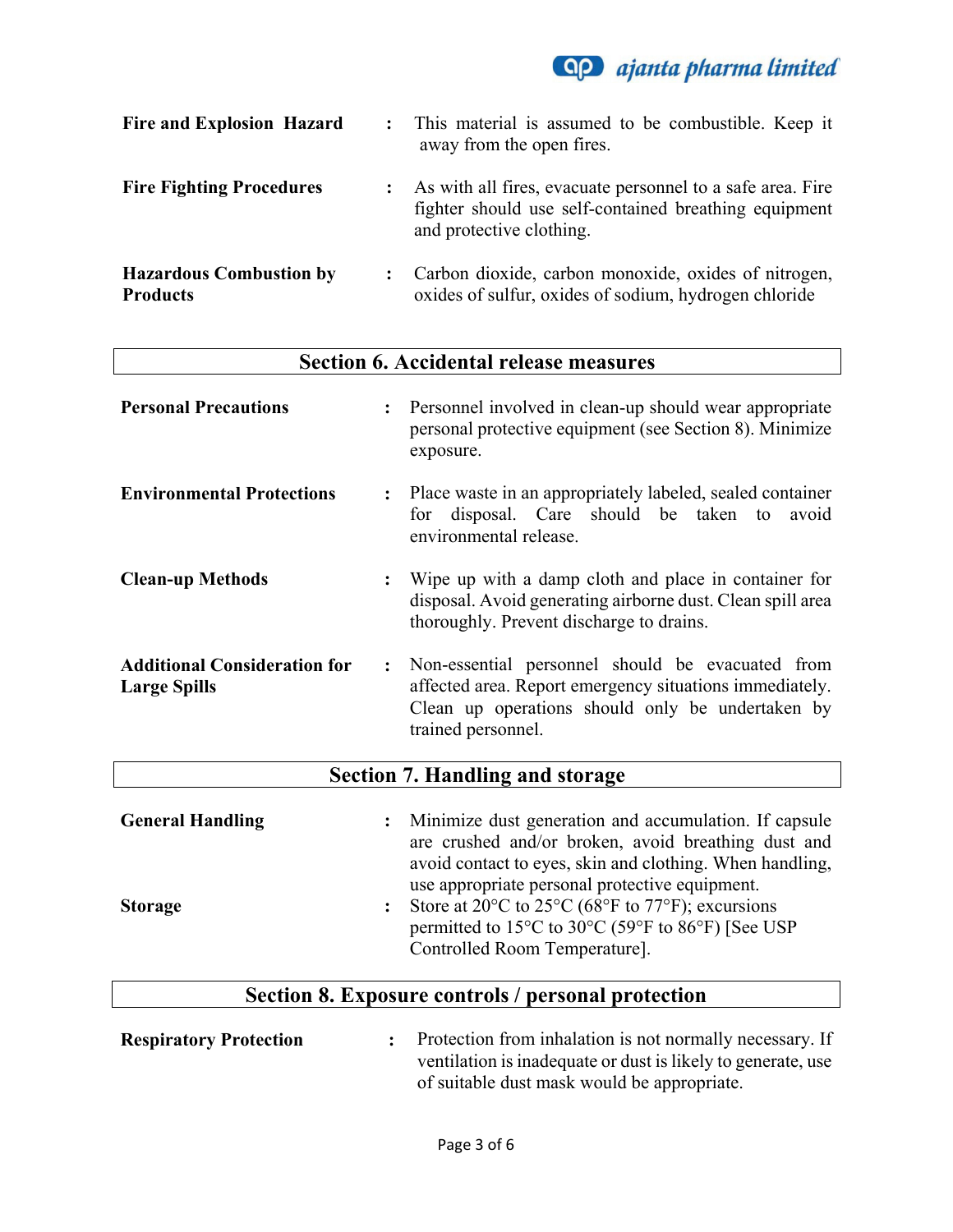

| <b>Skin Protection</b>     | $\ddot{\cdot}$ | Skin protection is not normally necessary, however it is<br>good practice to avoid direct contact with chemical to<br>use suitable gloves when handling.                     |
|----------------------------|----------------|------------------------------------------------------------------------------------------------------------------------------------------------------------------------------|
| Eye protection             | $\ddot{\cdot}$ | Eye protection is not normally necessary. If concerned<br>wear protective goggles or glasses. Wash hands prior to<br>touching eye and in particular handling contact lenses. |
| <b>Protective Clothing</b> | $\ddot{\cdot}$ | Protective clothing is not normally necessary, however<br>it is good practice to use apron.                                                                                  |

#### **Section 9. Physical and chemical properties**

## **Appearance : 25 mg:** melon-yellow opaque / ivory opaque hard gelatin size "2" capsules imprinted with "ap" logo on cap and "CLM 25" on body in black. **50 mg:** aqua blue opaque / ivory opaque hard gelatin size "1" capsules imprinted with "ap" logo on cap and "CLM 50" on body in black ink containing white to off-white colored powder. **75 mg:** yellow opaque / ivory opaque hard gelatin size "1" capsules imprinted with "ap" logo on cap and "CLM 75" on body in black ink containing white to off-white

| <b>Presentations and</b><br><b>NDC Codes</b> | <b>Strengths</b> |                 |                 |  |  |
|----------------------------------------------|------------------|-----------------|-----------------|--|--|
|                                              | $25 \text{ mg}$  | $50 \text{ mg}$ | $75 \text{ mg}$ |  |  |
| Bottles of 30's pack                         | 27241-210-30     | 27241-211-30    | 27241-212-30    |  |  |
| Bottles of 100's pack                        | 27241-210-01     | 27241-211-01    | 27241-212-01    |  |  |

colored powder.

| Solubility in water        | No Data Available              |
|----------------------------|--------------------------------|
| Odor                       | Odorless                       |
| <b>Boiling point</b>       | No Data Available              |
| <b>Melting Point</b>       | No Data Available              |
| <b>Evaporation rate</b>    | No Data Available              |
| <b>Specific gravity</b>    | No Data Available              |
| <b>Vapor density</b>       | No Data Available              |
| <b>Reactivity in water</b> | No Data Available              |
| <b>Evaporation rate</b>    | No Data Available              |
| <b>Percentage Volatile</b> | No Data Available<br>$\cdot$ . |
| by volume                  |                                |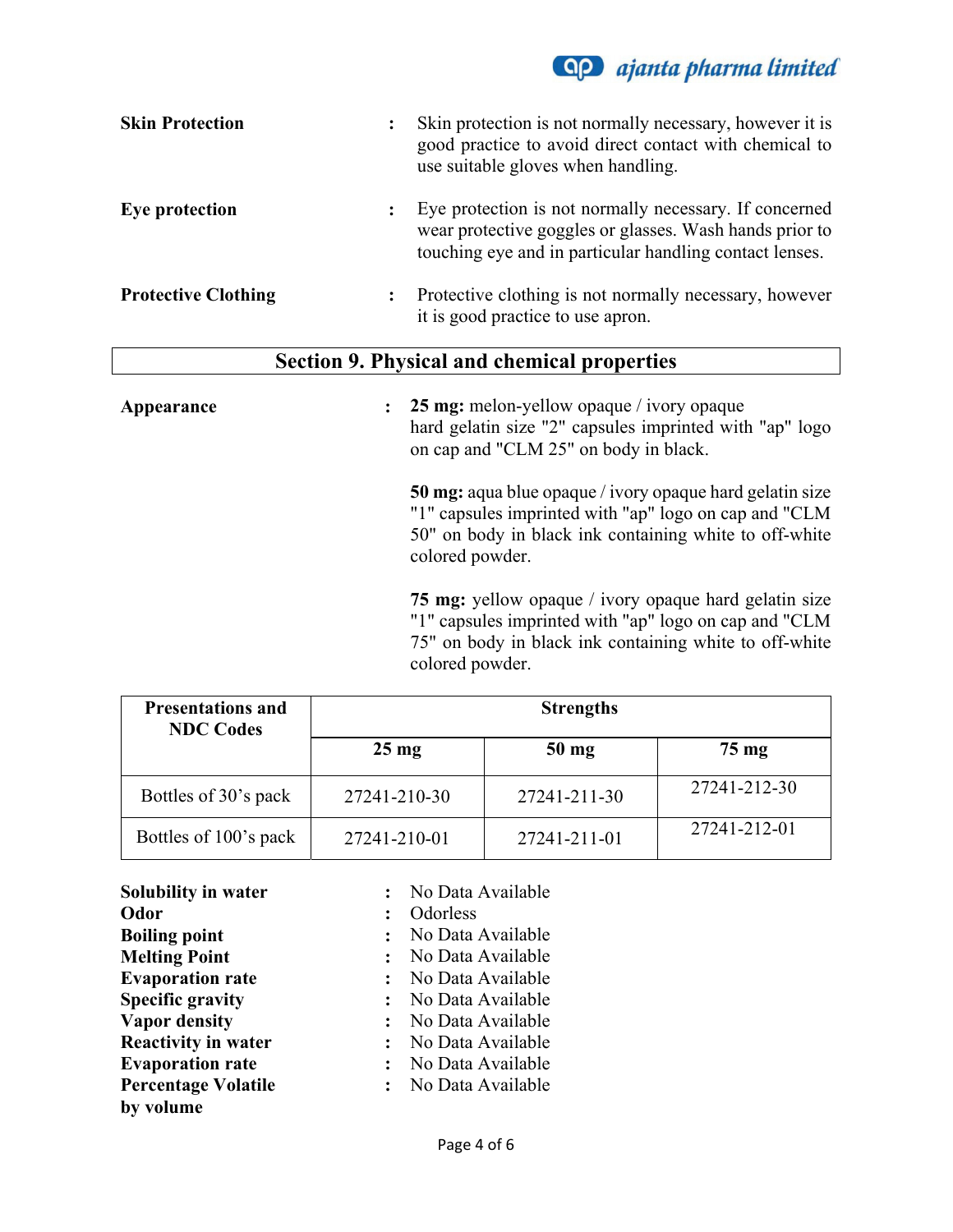

| Vapor pressure           | No Data Available |
|--------------------------|-------------------|
| <b>Other information</b> | No Data Available |

| <b>Section 10. Stability and reactivity</b>  |                                                                                                                                                                                                         |  |  |
|----------------------------------------------|---------------------------------------------------------------------------------------------------------------------------------------------------------------------------------------------------------|--|--|
| <b>Condition to avoid</b>                    | Avoid exposure to extreme heat, light and moisture.                                                                                                                                                     |  |  |
| <b>Stable</b>                                | Stable under normal ambient and anticipated storage<br>and handling conditions.                                                                                                                         |  |  |
| <b>Decomposition Products</b>                | : No data available                                                                                                                                                                                     |  |  |
| <b>Hazardous Reaction</b>                    | No data available. In finished dosage form there is least<br>possibility that product will undergo any hazardous<br>reaction.                                                                           |  |  |
| <b>Incompatibilities</b>                     | No data available.                                                                                                                                                                                      |  |  |
| <b>Section 11. Toxicological information</b> |                                                                                                                                                                                                         |  |  |
| General                                      | Handling of formulated product is not expected to<br>$\ddot{\cdot}$<br>cause any toxicological affects. The data pertains to the<br>ingredient in formulations, rather than this specie<br>formulation. |  |  |
| Target organ                                 | Eye contact, Skin contact and inhalation is not great<br>risk as this product is orally administered capsule<br>formulation.                                                                            |  |  |
| <b>Acute Toxicity</b>                        | No Data Available                                                                                                                                                                                       |  |  |
| <b>Section 12. Ecological information</b>    |                                                                                                                                                                                                         |  |  |

No data available on Ecotoxicity of API. In the finished product form there is no potential for air borne contamination since the product is in capsule form.

## **Section 13. Disposal Consideration**

**Waste Disposal Considerations:** Dispose of material according to federal, state and local disposal regulations or company operating procedures. Disposal by incineration is recommended. **At home:** Discard away from children's reach.